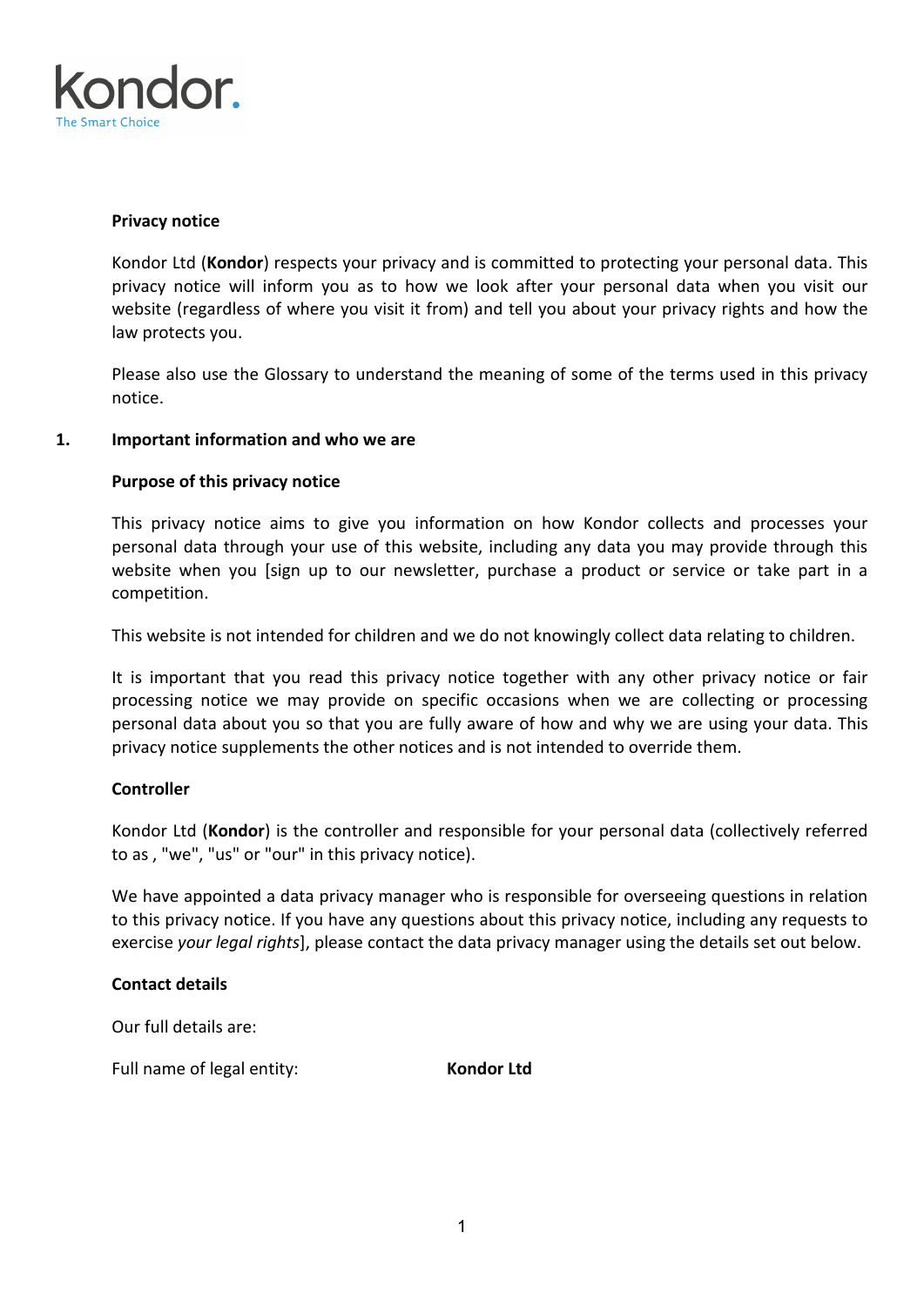

| Name or title of data privacy manager: | <b>Operations Director</b>                  |
|----------------------------------------|---------------------------------------------|
| Email address:                         | contact@kondor.co.uk                        |
| Postal address:                        | Kondor Limited, Christchurch Business Park, |
|                                        | Radar Way, Christchurch, BH23 4FL.          |
| Telephone number:                      | +44 (0)1425 284000                          |

You have the right to make a complaint at any time to the Information Commissioner's Office (ICO), the UK supervisory authority for data protection issues (www.ico.org.uk). We would, however, appreciate the chance to deal with your concerns before you approach the ICO so please contact us in the first instance.

# **Changes to the privacy notice and your duty to inform us of changes**

This version was last updated on 17<sup>th</sup> May 2019 and historic versions can be obtained by contacting us.

It is important that the personal data we hold about you is accurate and current. Please keep us informed if your personal data changes during your relationship with us.

## **Third-party links**

This website may include links to third-party websites, plug-ins and applications. Clicking on those links or enabling those connections may allow third parties to collect or share data about you. We do not control these third-party websites and are not responsible for their privacy statements. When you leave our website, we encourage you to read the privacy notice of every website you visit.

#### **2. The data we collect about you**

Personal data, or personal information, means any information about an individual from which that person can be identified. It does not include data where the identity has been removed (anonymous data).

We may collect, use, store and transfer different kinds of personal data about you which we have grouped together follows:

• **Identity Data** includes [first name, maiden name, last name, username or similar identifier, marital status, title, date of birth and gender].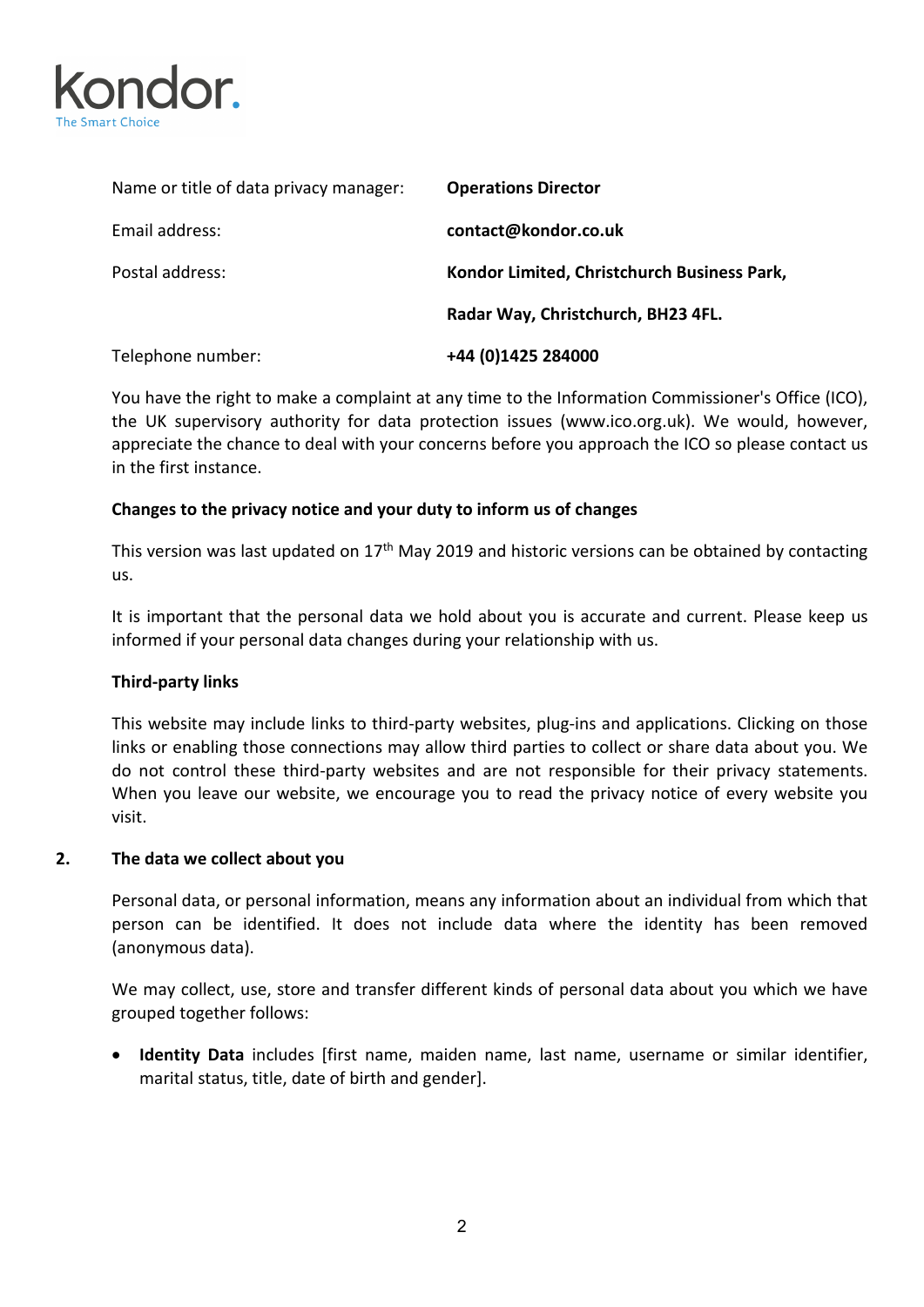

- **Contact Data** includes [billing address, delivery address, email address and telephone numbers].
- **Financial Data** includes [bank account and payment card details].
- **Transaction Data** includes [details about payments to and from you and other details of products and services you have purchased from us].
- **Technical Data** includes [internet protocol (IP) address, your login data, browser type and version, time zone setting and location, browser plug-in types and versions, operating system and platform and other technology on the devices you use to access this website].
- **Profile Data** includes [your username and password, purchases or orders made by you, your interests, preferences, feedback and survey responses].
- **Usage Data** includes [information about how you use our website, products and services].
- **Marketing and Communications Data** includes [your preferences in receiving marketing from us and our third parties and your communication preferences].

We also collect, use and share **Aggregated Data** such as statistical or demographic data for any purpose. Aggregated Data may be derived from your personal data but is not considered personal data in law as this data does **not** directly or indirectly reveal your identity. For example, we may aggregate your Usage Data to calculate the percentage of users accessing a specific website feature. However, if we combine or connect Aggregated Data with your personal data so that it can directly or indirectly identify you, we treat the combined data as personal data which will be used in accordance with this privacy notice.

We do not collect any **Special Categories of Personal Data** about you (this includes details about your race or ethnicity, religious or philosophical beliefs, sex life, sexual orientation, political opinions, trade union membership, information about your health and genetic and biometric data). Nor do we collect any information about criminal convictions and offences.

## **If you fail to provide personal data**

Where we need to collect personal data by law, or under the terms of a contract we have with you and you fail to provide that data when requested, we may not be able to perform the contract we have or are trying to enter into with you (for example, to provide you with goods or services). In this case, we may have to cancel a product or service you have with us but we will notify you if this is the case at the time.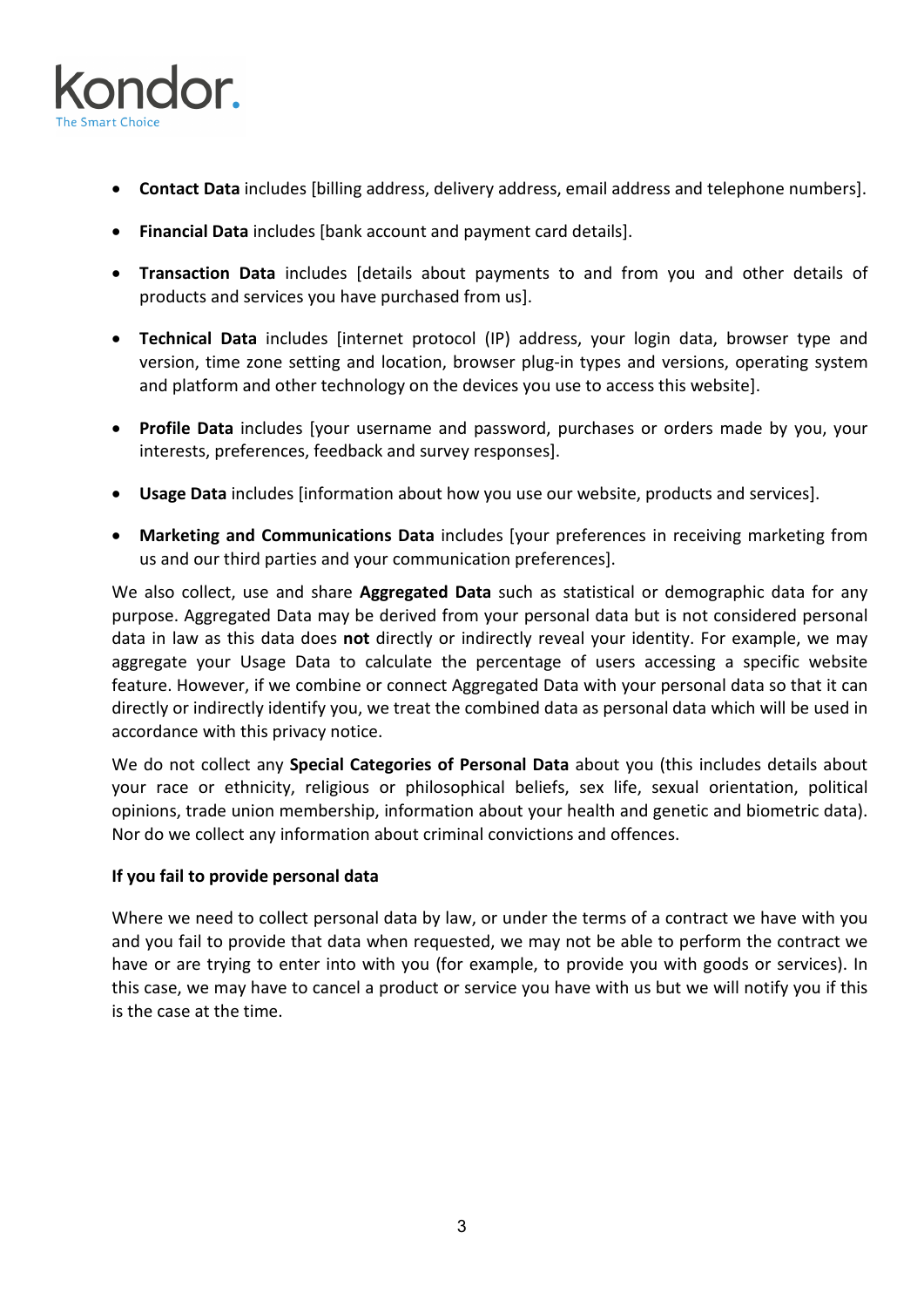

## **3. How is your personal data collected?**

We use different methods to collect data from and about you including through:

- **Direct interactions.** You may give us your [Identity, Contact and Financial Data] by filling in forms or by corresponding with us by post, phone, email or otherwise. This includes personal data you provide when you:
	- apply for our products or services;
	- create an account on our website;
	- subscribe to our service or publications;
	- request marketing to be sent to you;
	- enter a competition, promotion or survey; or
	- give us some feedback.
- **Automated technologies or interactions.** As you interact with our website, we may automatically collect Technical Data about your equipment, browsing actions and patterns. We collect this personal data by using cookies, [server logs] and other similar technologies. [We may also receive Technical Data about you if you visit other websites employing our cookies.] Please see our cookie policy for further details.

## **4. How we use your personal data**

We will only use your personal data when the law allows us to. Most commonly, we will use your personal data in the following circumstances:

- Where we need to perform the contract we are about to enter into or have entered into with you.
- Where it is necessary for our legitimate interests (or those of a third party) and your interests and fundamental rights do not override those interests.
- Where we need to comply with a legal or regulatory obligation.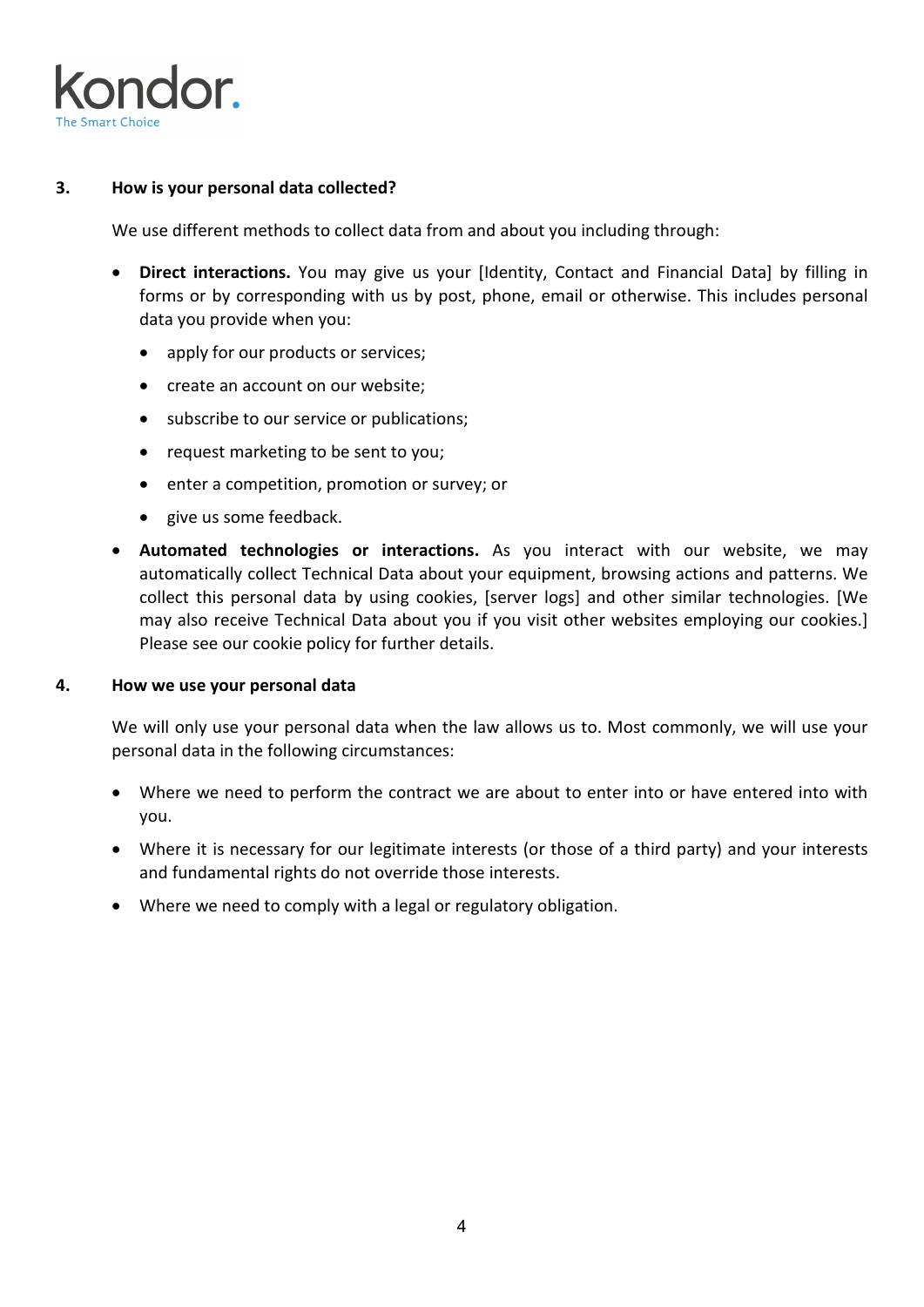

.

Generally we do not rely on consent as a legal basis for processing your personal data other than in relation to sending third party direct marketing communications to you via email or text message. You have the right to withdraw consent to marketing at any time by contacting us.

# **Purposes for which we will use your personal data**

We have set out below, in a table format, a description of all the ways we plan to use your personal data, and which of the legal bases we rely on to do so. We have also identified what our legitimate interests are where appropriate.

Note that we may process your personal data for more than one lawful ground depending on the specific purpose for which we are using your data. Please contact us if you need details about the specific legal ground we are relying on to process your personal data where more than one ground has been set out in the table below.

| <b>Purpose/Activity</b>                                                                | Type of data                              | Lawful basis for processing including<br>basis of legitimate interest                     |
|----------------------------------------------------------------------------------------|-------------------------------------------|-------------------------------------------------------------------------------------------|
| To register you as a new customer                                                      | (a) Identity                              | Performance of a contract with you                                                        |
|                                                                                        | (b) Contact                               |                                                                                           |
| To process and deliver your order                                                      | (a) Identity                              | (a) Performance of a contract with you                                                    |
| including:                                                                             | (b) Contact                               | (b) Necessary for our legitimate interests                                                |
| (a) Manage payments, fees and<br>charges                                               | (c) Financial                             | (to recover debts due to us)                                                              |
| (b) Collect and recover money                                                          | (d) Transaction                           |                                                                                           |
| owed to us                                                                             | Marketing<br>(e)<br>and<br>Communications |                                                                                           |
| To manage our relationship with                                                        | (a) Identity                              | (a) Performance of a contract with you                                                    |
| you which will include:                                                                | (b) Contact                               | (b) Necessary to comply with a legal                                                      |
| (a) Notifying you about changes                                                        | (c) Profile                               | obligation                                                                                |
| to our terms or privacy policy<br>(b) Asking you to leave a review<br>or take a survey | Marketing<br>and<br>(d)<br>Communications | (c) Necessary for our legitimate interests                                                |
|                                                                                        |                                           | (to keep our records updated and to study<br>how customers use our products/services)     |
| To enable you to partake in a<br>draw, competition<br>prize<br>or<br>complete a survey | (a) Identity                              | (a) Performance of a contract with you                                                    |
|                                                                                        | (b) Contact                               | (b) Necessary for our legitimate interests<br>study how<br>customers<br>(to<br>use<br>our |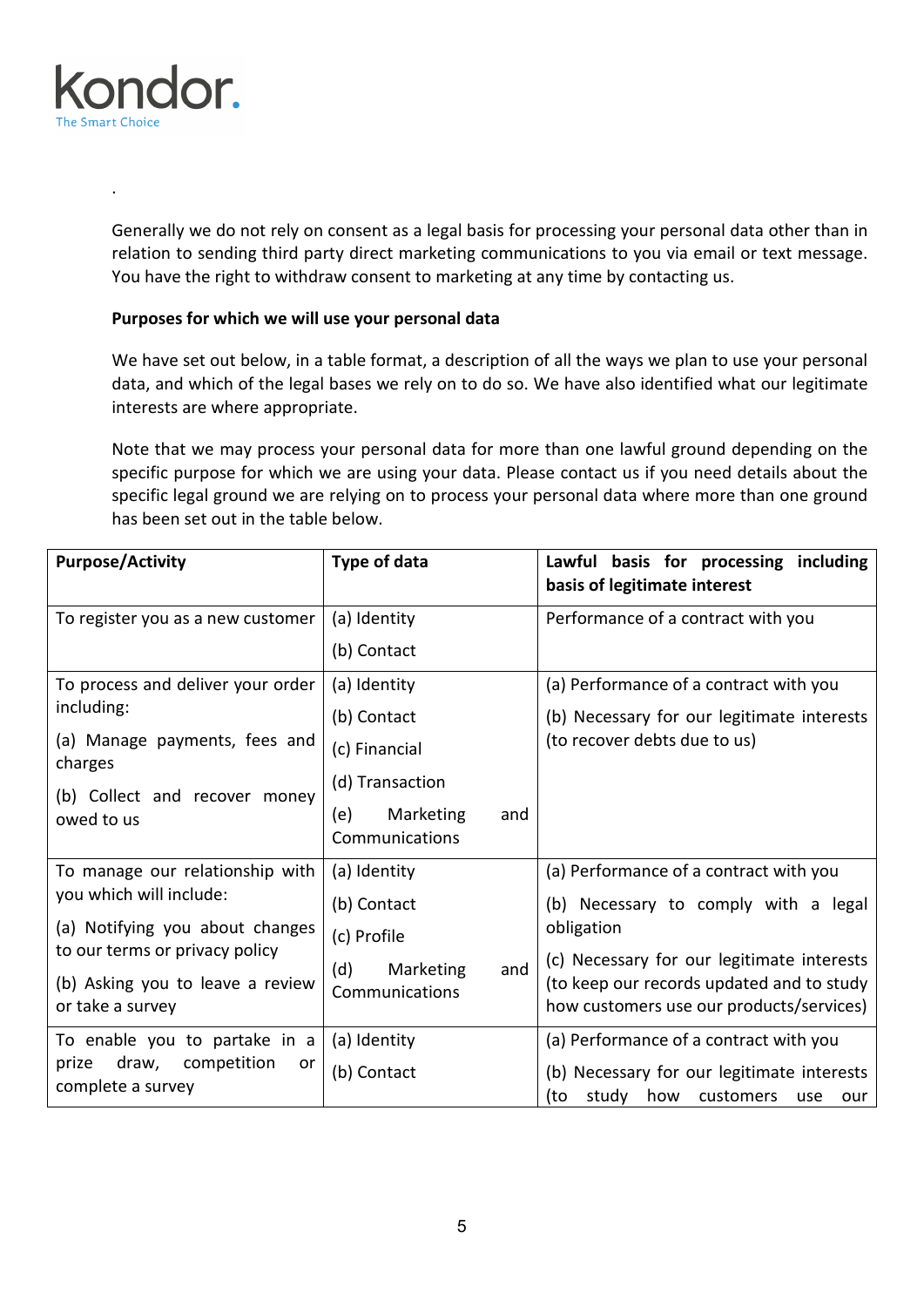

|                                                                                                                                                                                                       | (c) Profile<br>(d) Usage<br>(e)<br>Marketing<br>and                                                  | products/services, to develop them and<br>grow our business)                                                                                                                                                                                                                                                                                                                                                          |
|-------------------------------------------------------------------------------------------------------------------------------------------------------------------------------------------------------|------------------------------------------------------------------------------------------------------|-----------------------------------------------------------------------------------------------------------------------------------------------------------------------------------------------------------------------------------------------------------------------------------------------------------------------------------------------------------------------------------------------------------------------|
| To administer and protect our<br>this<br>business<br>and<br>website<br>(including troubleshooting, data<br>analysis,<br>testing,<br>system<br>maintenance, support, reporting<br>and hosting of data) | Communications<br>(a) Identity<br>(b) Contact<br>(c) Technical                                       | (a) Necessary for our legitimate interests<br>(for running our business, provision of<br>administration and IT services, network<br>security, to prevent regulatory<br>non-<br>compliance<br>(with<br>anti-bribery<br>and<br>corruption,<br>controls,<br>export<br>trade<br>sanctions and money laundering laws)<br>and fraud, and in the context of a business<br>reorganisation or group restructuring<br>exercise) |
| relevant<br>website<br>To<br>deliver<br>content and advertisements to<br>you and measure or understand<br>effectiveness<br>of<br>the<br>the<br>advertising we serve to you                            | (a) Identity<br>(b) Contact<br>(c) Profile<br>(d) Usage<br>Marketing<br>(e)<br>and<br>Communications | (b) Necessary to comply with a legal<br>obligation<br>Necessary for our legitimate interests (to<br>study<br>how<br>customers<br>use<br>our<br>products/services, to develop them, to<br>grow our business and to inform our<br>marketing strategy)                                                                                                                                                                   |
| To use data analytics to improve<br>our website, products/services,<br>marketing, customer relationships<br>and experiences                                                                           | (f) Technical<br>(a) Technical<br>(b) Usage                                                          | Necessary for our legitimate interests (to<br>define types of customers for our<br>products and services, to keep our<br>website updated and relevant, to develop<br>our business and to inform our marketing<br>strategy)                                                                                                                                                                                            |
| make<br>suggestions<br>To<br>and<br>recommendations to you about<br>goods or services that may be of<br>interest to you                                                                               | (a) Identity<br>(b) Contact<br>(c) Technical<br>(d) Usage                                            | Necessary for our legitimate interests (to<br>develop our products/services and grow<br>our business)                                                                                                                                                                                                                                                                                                                 |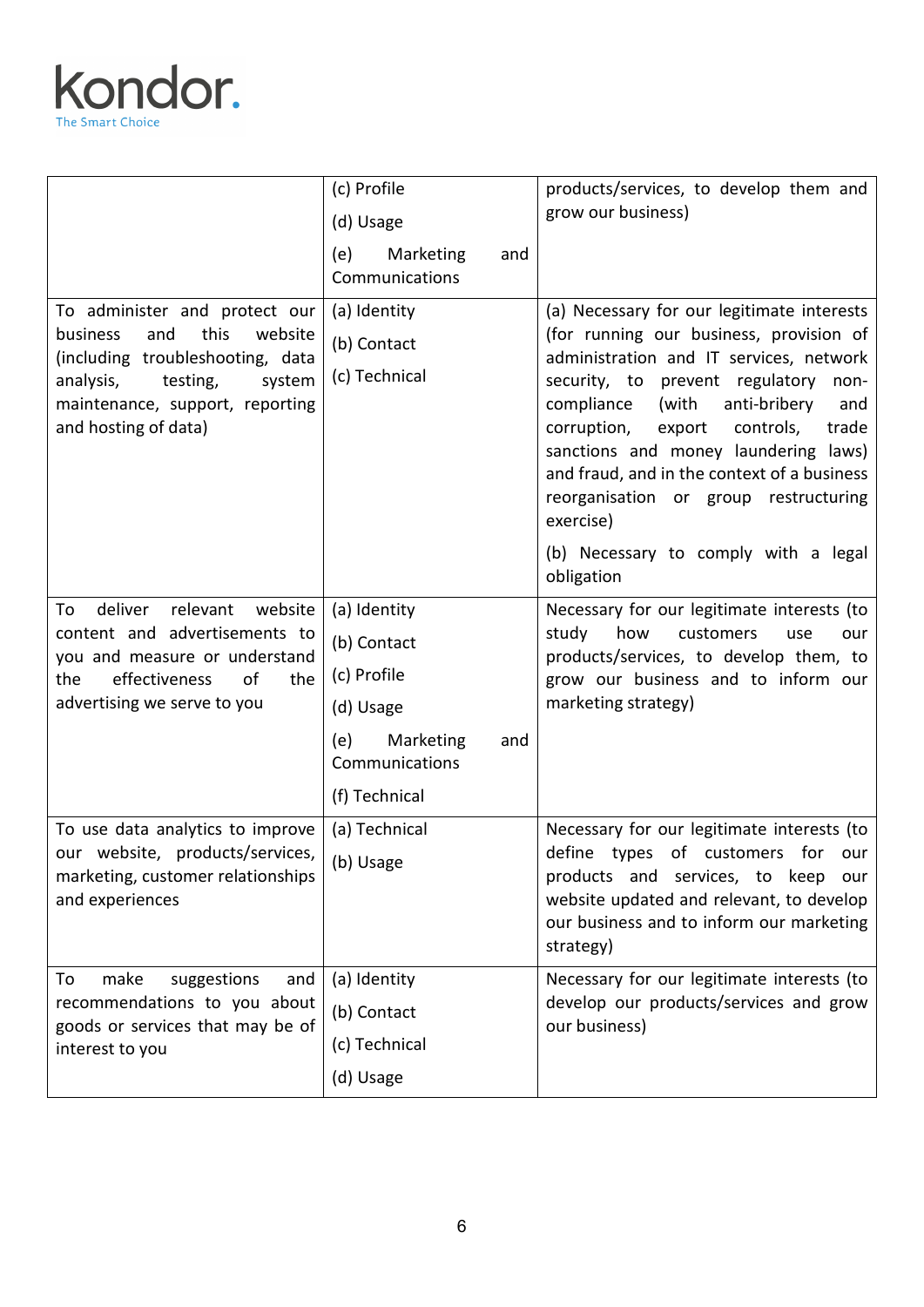

| ___ |  |
|-----|--|
|-----|--|

#### **Marketing**

We strive to provide you with choices regarding certain personal data uses, particularly around marketing and advertising. We have established the following personal data control mechanisms:

## **Promotional offers from us**

We may use your Identity, Contact, Technical, Usage and Profile Data to form a view on what we think you may want or need, or what may be of interest to you. This is how we decide which products, services and offers may be relevant for you (we call this marketing).

You will receive marketing communications from us if you have requested information from us or purchased [goods or services] from us [or if you provided us with your details when you entered a competition or registered for a promotion] and, in each case, you have not opted out of receiving that marketing.

#### **Third-party marketing**

We will get your express opt-in consent before we share your personal data with any Company outside the Kondor group of companies for marketing purposes.

## **Opting out**

You can ask us or third parties to stop sending you marketing messages at any time [by logging into the website and checking or unchecking relevant boxes to adjust your marketing preferences.

Where you opt out of receiving these marketing messages, this will not apply to personal data provided to us as a result of [a product/service purchase, warranty registration, product/service experience or other transactions].

#### **Cookies**

You can set your browser to refuse all or some browser cookies, or to alert you when websites set or access cookies. If you disable or refuse cookies, please note that some parts of this website may become inaccessible or not function properly.

#### **Change of purpose**

We will only use your personal data for the purposes for which we collected it, unless we reasonably consider that we need to use it for another reason and that reason is compatible with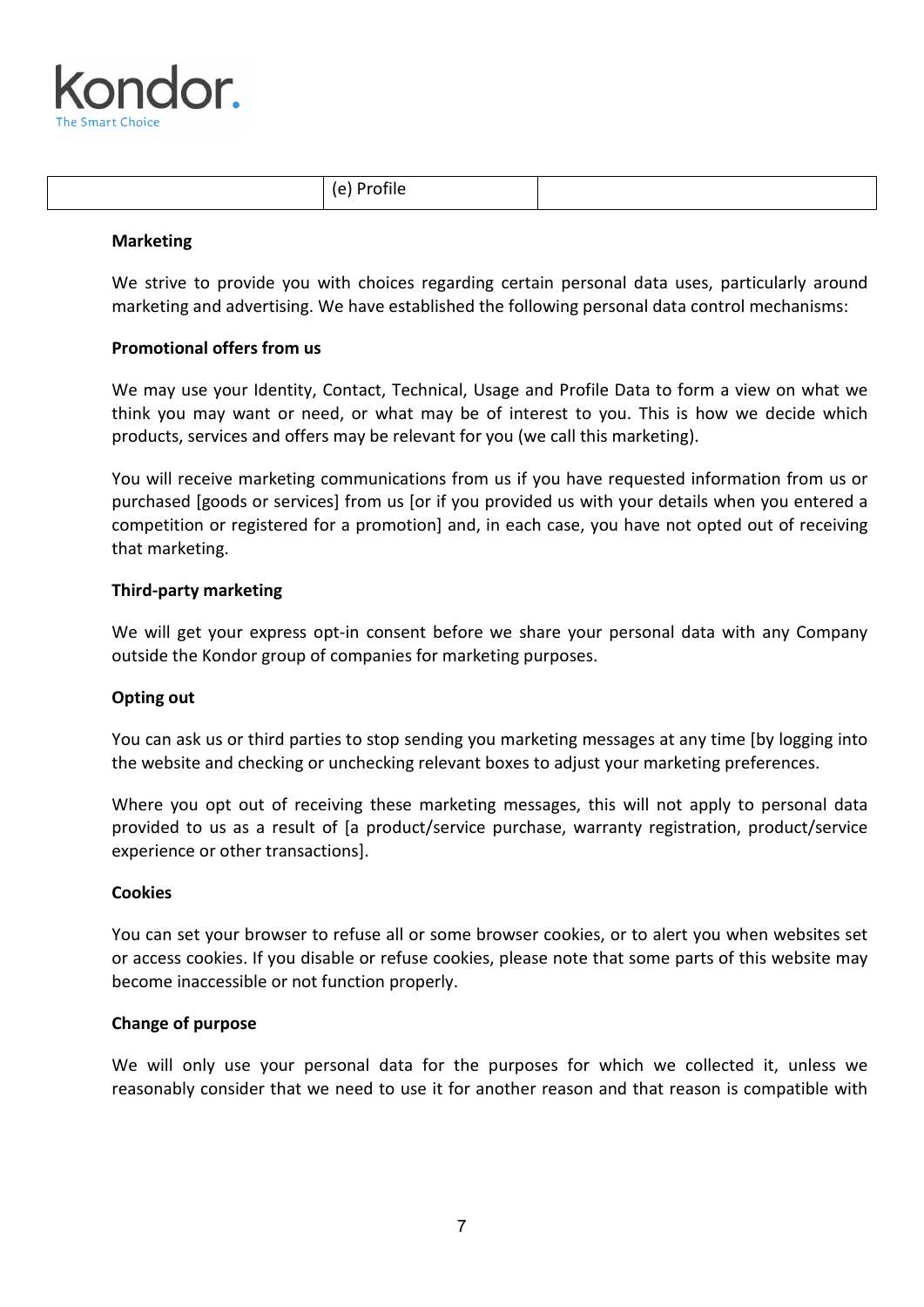

the original purpose. If you wish to get an explanation as to how the processing for the new purpose is compatible with the original purpose, please contact us.

If we need to use your personal data for an unrelated purpose, we will notify you and we will explain the legal basis which allows us to do so.

Please note that we may process your personal data without your knowledge or consent, in compliance with the above rules, where this is required or permitted by law.

## **5. Disclosures of your personal data**

We may have to share your personal data with the parties set out below for the purposes set out in the table in paragraph 4 above.

- Internal Third Parties as set out in the Glossary in paragraph 10.
- External Third Parties as set out in the Glossary in paragraph 10.
- Third parties to whom we may choose to sell, transfer, or merge parts of our business or our assets. Alternatively, we may seek to acquire other businesses or merge with them. If a change happens to our business, then the new owners may use your personal data in the same way as set out in this privacy notice.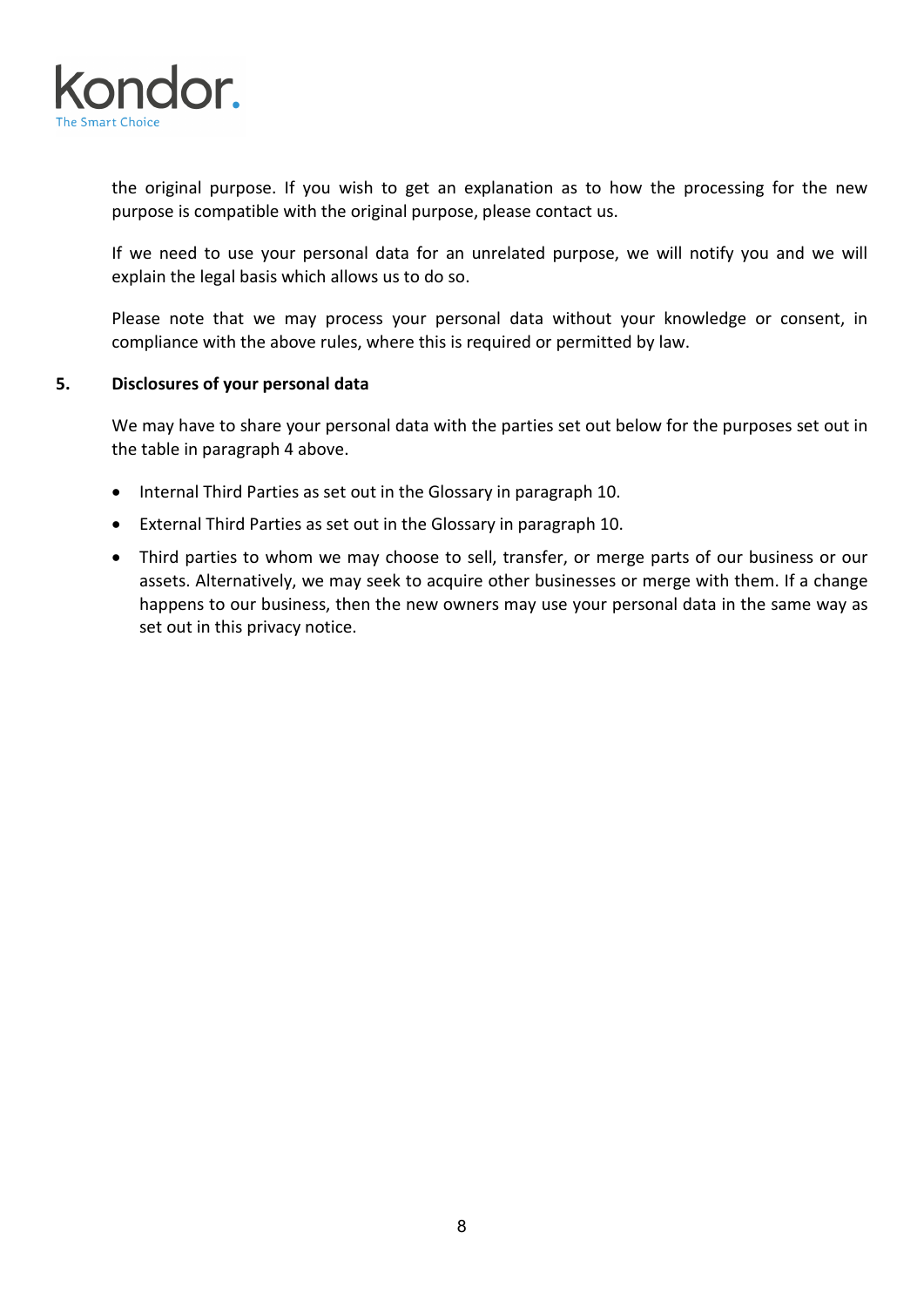

We require all third parties to respect the security of your personal data and to treat it in accordance with the law. We do not allow our third-party service providers to use your personal data for their own purposes and only permit them to process your personal data for specified purposes and in accordance with our instructions.

## **6. International transfers**

We do not transfer your personal data outside the European Economic Area (**EEA**).

Please contact us if you want further information on the specific mechanism used by us when transferring your personal data out of the EEA.

## **7. Data security**

We have put in place appropriate security measures to prevent your personal data from being accidentally lost, used or accessed in an unauthorised way, altered or disclosed. In addition, we limit access to your personal data to those employees, agents, contractors and other third parties who have a business need to know. They will only process your personal data on our instructions and they are subject to a duty of confidentiality.

We have put in place procedures to deal with any suspected personal data breach and will notify you and any applicable regulator of a breach where we are legally required to do so.

## **8. Data retention**

## **How long will you use my personal data for?**

We will only retain your personal data for as long as necessary to fulfil the purposes we collected it for, including for the purposes of satisfying any legal, accounting, or reporting requirements.

To determine the appropriate retention period for personal data, we consider the amount, nature, and sensitivity of the personal data, the potential risk of harm from unauthorised use or disclosure of your personal data, the purposes for which we process your personal data and whether we can achieve those purposes through other means, and the applicable legal requirements.

Details of retention periods for different aspects of your personal data are available in our retention policy which you can request from us by contact us.

## **OR**

By law we have to keep basic information about our customers (including Contact, Identity, Financial and Transaction Data) for [six] years after they cease being customers for [tax] purposes.]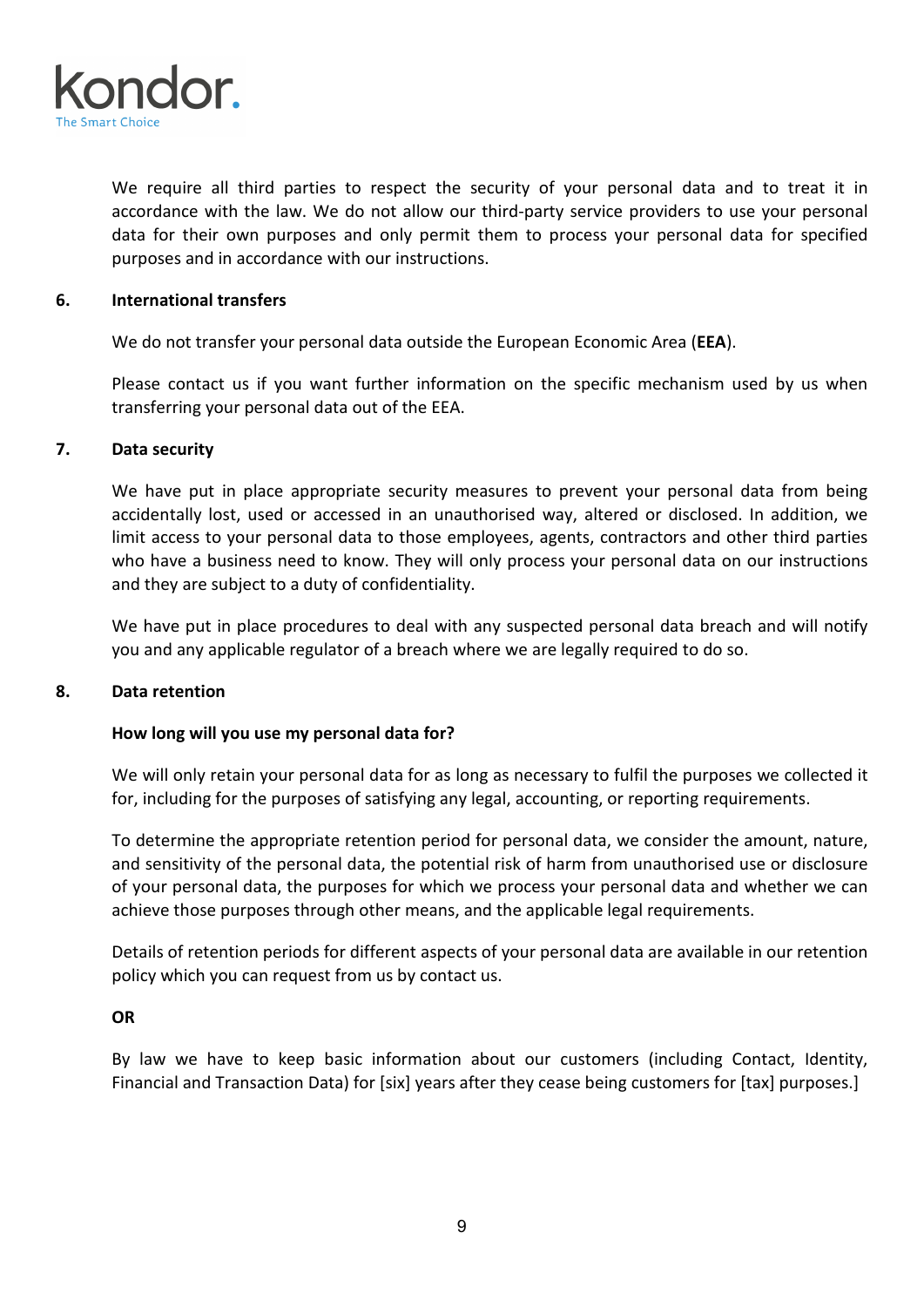

In some circumstances you can ask us to delete your data: see [*Request erasure*] below for further information.

In some circumstances we may anonymise your personal data (so that it can no longer be associated with you) for research or statistical purposes in which case we may use this information indefinitely without further notice to you.

# **9. Your legal rights**

Under certain circumstances, you have rights under data protection laws in relation to your personal data, which may include the right to:

- Request access to your personal data.
- Request correction of your personal data]
- Request erasure of your personal data.
- Object to processing of your personal data.
- *Request restriction of processing your personal data*.
- *Request transfer of your personal data*.
- *Right to withdraw consent*.

The Glossary below explains each right in further detail.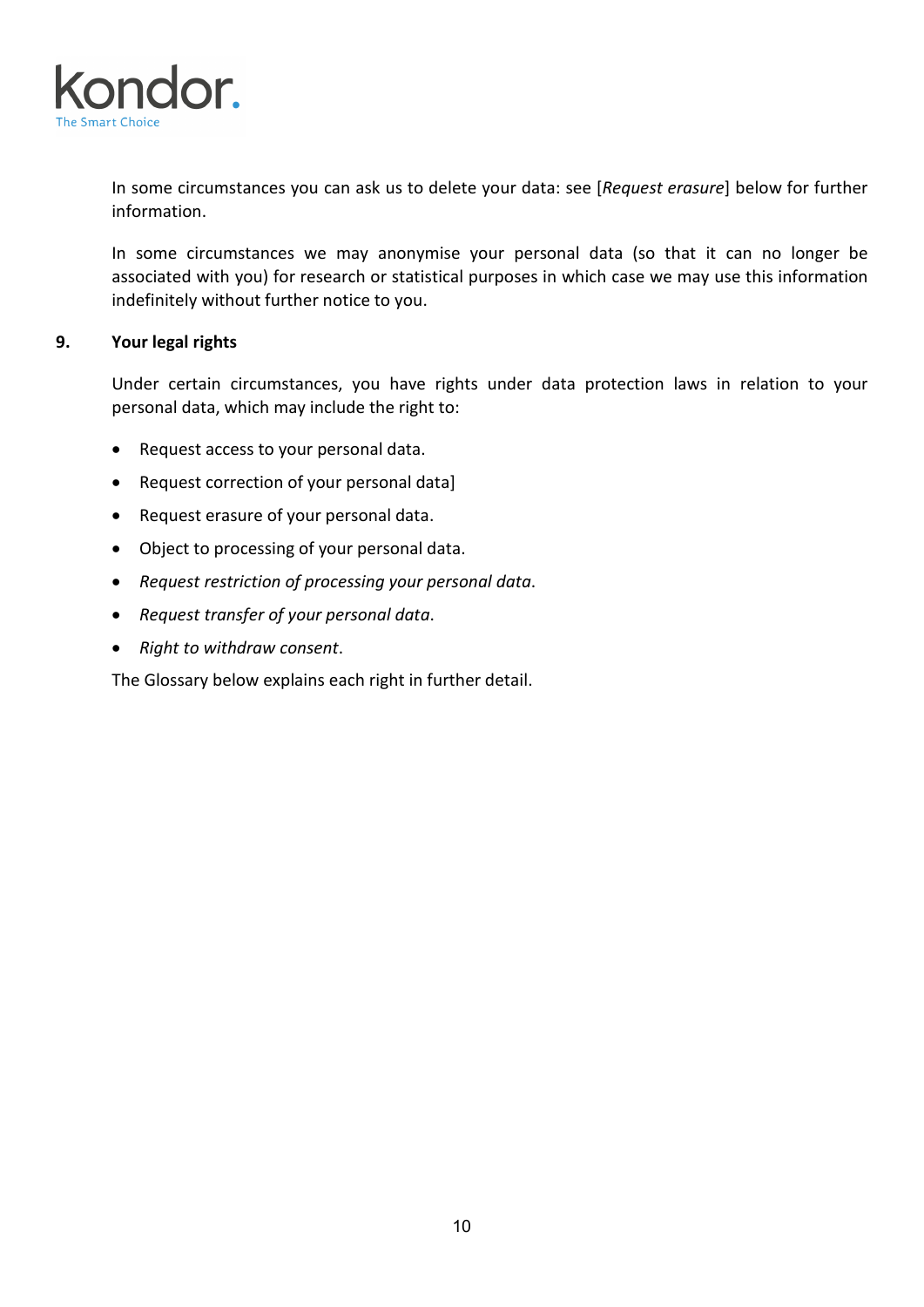

If you wish to exercise any of the rights set out above, please contact us.

#### **No fee usually required**

You will not have to pay a fee to access your personal data (or to exercise any of the other rights). However, we may charge a reasonable fee if your request is clearly unfounded, repetitive or excessive. Alternatively, we may refuse to comply with your request in these circumstances.

#### **What we may need from you**

We may need to request specific information from you to help us confirm your identity and ensure your right to access your personal data (or to exercise any of your other rights). This is a security measure to ensure that personal data is not disclosed to any person who has no right to receive it. We may also contact you to ask you for further information in relation to your request to speed up our response.

#### **Time limit to respond**

We try to respond to all legitimate requests within one month. Occasionally it may take us longer than a month if your request is particularly complex or you have made a number of requests. In this case, we will notify you and keep you updated.

#### **10. Glossary**

#### **LAWFUL BASIS**

**Legitimate Interest** means the interest of our business in conducting and managing our business to enable us to give you the best service/product and the best and most secure experience. We make sure we consider and balance any potential impact on you (both positive and negative) and your rights before we process your personal data for our legitimate interests. We do not use your personal data for activities where our interests are overridden by the impact on you (unless we have your consent or are otherwise required or permitted to by law). You can obtain further information about how we assess our legitimate interests against any potential impact on you in respect of specific activities by contact us.

**Performance of Contract** means processing your data where it is necessary for the performance of a contract to which you are a party or to take steps at your request before entering into such a contract.

**Comply with a legal or regulatory obligation** means processing your personal data where it is necessary for compliance with a legal or regulatory obligation that we are subject to.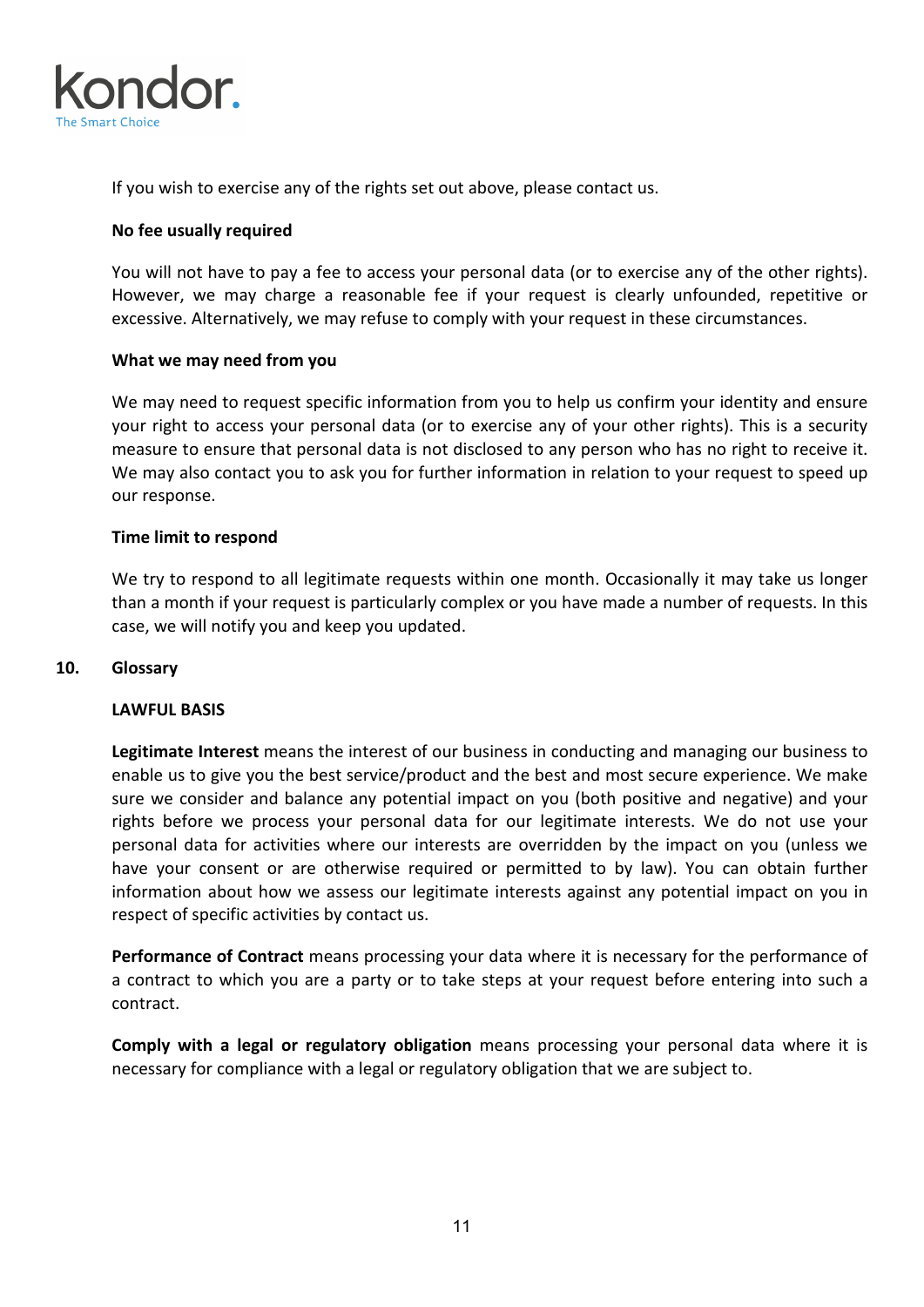

# **THIRD PARTIES**

#### **Internal Third Parties**

Other companies in the Kondor Ltd Group [acting as joint controllers or processors] and who are based in the United Kingdom] and provide [IT and system administration services and undertake leadership reporting].

## **External Third Parties**

- Service providers [acting as processors] based in the United Kingdom who provide [IT and system administration services].
- Professional advisers [acting as processors or joint controllers] including lawyers, bankers, auditors and insurers based [in the United Kingdom] who provide [consultancy, banking, legal, insurance and accounting services].
- HM Revenue & Customs, regulators and other authorities [acting as processors or joint controllers] based [in the United Kingdom] [who require reporting of processing activities in certain circumstances].

#### **YOUR LEGAL RIGHTS**

You have the right to:

**Request access** to your personal data (commonly known as a "data subject access request"). This enables you to receive a copy of the personal data we hold about you and to check that we are lawfully processing it.

**Request correction** of the personal data that we hold about you. This enables you to have any incomplete or inaccurate data we hold about you corrected, though we may need to verify the accuracy of the new data you provide to us.

**Request erasure** of your personal data. This enables you to ask us to delete or remove personal data where there is no good reason for us continuing to process it. You also have the right to ask us to delete or remove your personal data where you have successfully exercised your right to object to processing (see below), where we may have processed your information unlawfully or where we are required to erase your personal data to comply with local law. Note, however, that we may not always be able to comply with your request of erasure for specific legal reasons which will be notified to you, if applicable, at the time of your request.